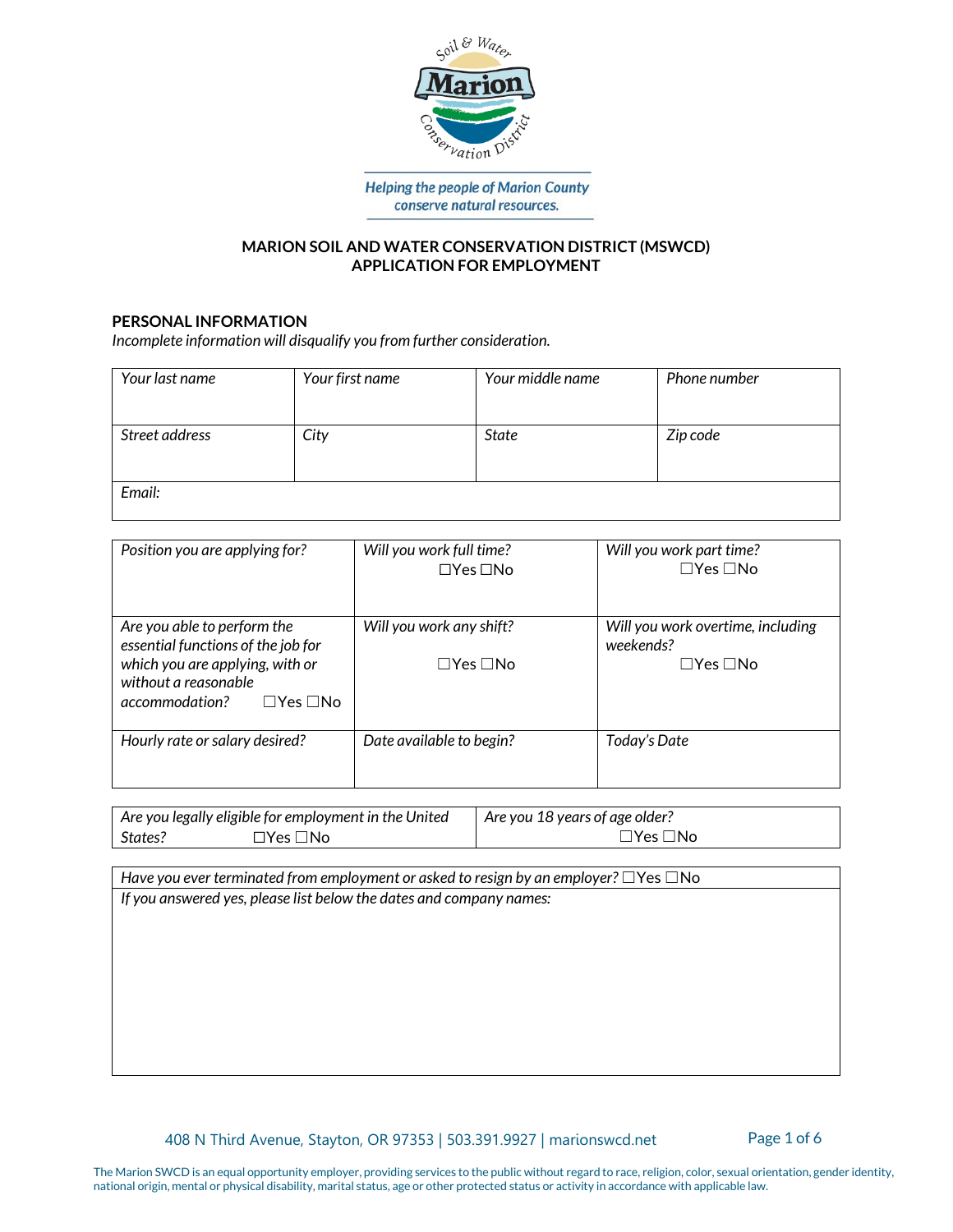# **EDUCATION**

|                                                | Name and Location<br>of School | Number of years<br>attended | Degree received | Subjects studied or<br>degree major |
|------------------------------------------------|--------------------------------|-----------------------------|-----------------|-------------------------------------|
| <b>High School</b>                             |                                |                             |                 |                                     |
| College or<br>University                       |                                |                             |                 |                                     |
| Trade, Business or<br>correspondence<br>school |                                |                             |                 |                                     |
| Other School                                   |                                |                             |                 |                                     |
| Other School                                   |                                |                             |                 |                                     |

#### **EMPLOYMENT HISTORY**

*Include your last seven (7) years of employment history, including periods of unemployment, starting with the most recent and working backwards in time. Add pages if necessary.* 

*Are you a "veteran" as defined under Oregon law (ORS 408.225(f))?* □Yes □No

*If you answer "yes" to this question, your service record should be reflected in the Work Experience section of your application.* 

*Are you a "Disabled Veteran" as defined under Oregon law (ORS 408.225(c))?* ☐Yes ☐No

*If you answer "yes" to this question, your service record should be reflected in the Work Experience section of your application.*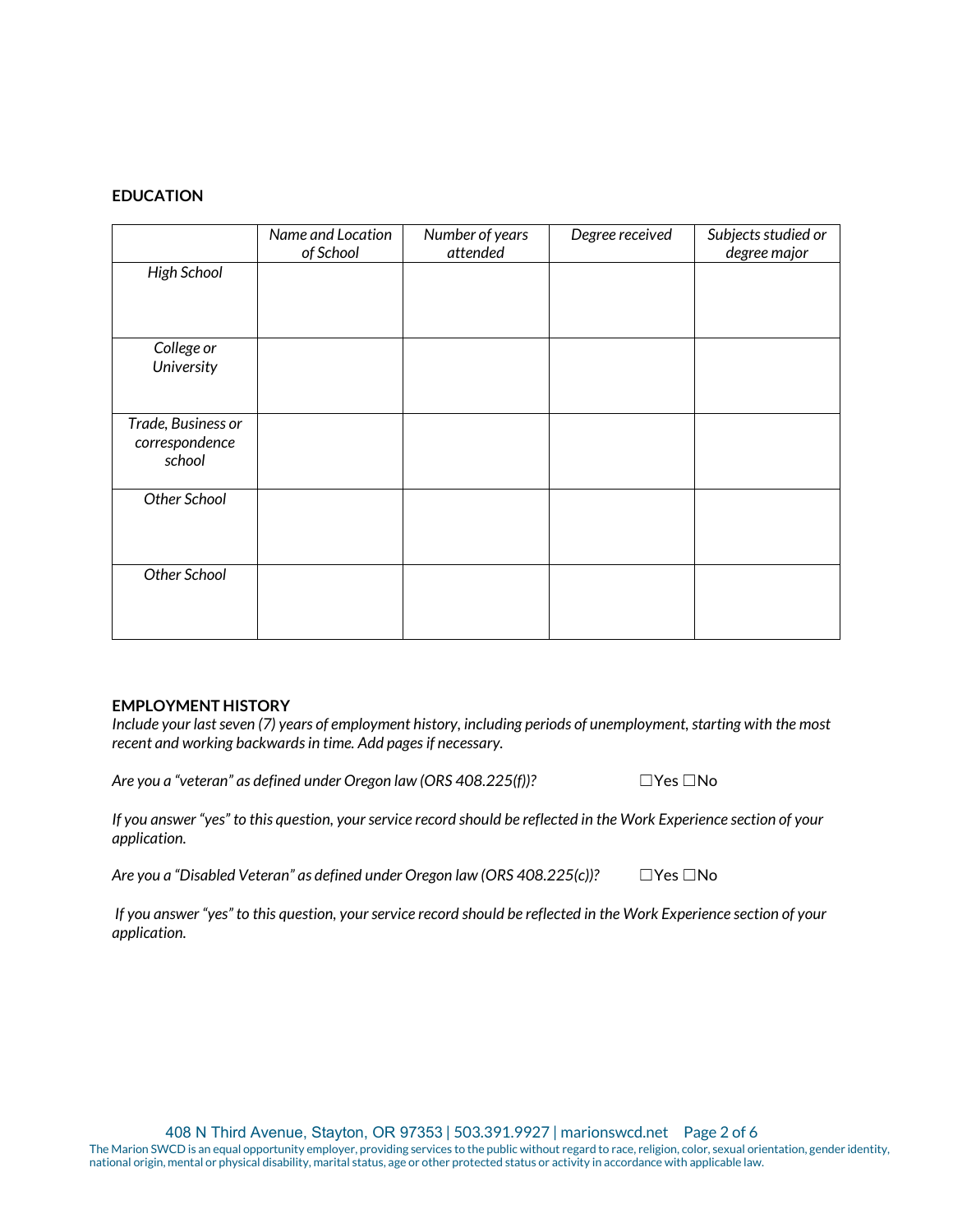| From (date)                             | To (date)                                                                | Job Title | Hours per week                            |
|-----------------------------------------|--------------------------------------------------------------------------|-----------|-------------------------------------------|
| Employer name                           |                                                                          |           | Name and title of immediate supervisor    |
| <b>Employer Address</b>                 |                                                                          | Telephone | May we contact this<br>employer? □Yes □No |
|                                         | Please summarize the nature of work performed and your responsibilities. |           |                                           |
|                                         |                                                                          |           |                                           |
|                                         |                                                                          |           |                                           |
| Please describe your reason for leaving |                                                                          |           |                                           |
|                                         |                                                                          |           |                                           |

| From (date)                             | To (date)                                                                | Job Title                              | Hours per week                              |
|-----------------------------------------|--------------------------------------------------------------------------|----------------------------------------|---------------------------------------------|
| Employer name                           |                                                                          | Name and title of immediate supervisor |                                             |
| <b>Employer Address</b>                 |                                                                          | Telephone                              | May we contact this<br>employer? □ Yes □ No |
|                                         | Please summarize the nature of work performed and your responsibilities. |                                        |                                             |
|                                         |                                                                          |                                        |                                             |
|                                         |                                                                          |                                        |                                             |
| Please describe your reason for leaving |                                                                          |                                        |                                             |
|                                         |                                                                          |                                        |                                             |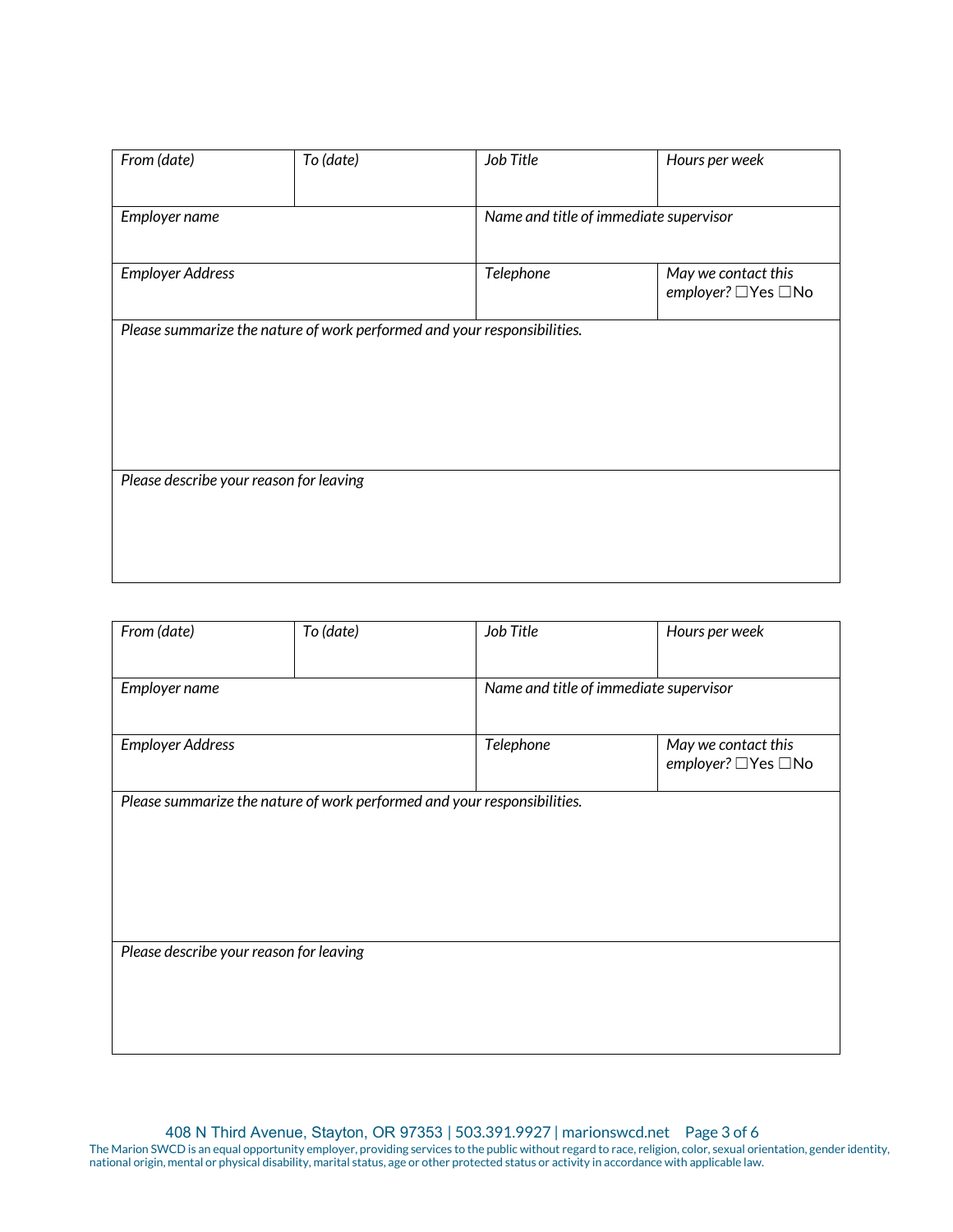| From (date)                             | To (date) | Job Title                                                                | Hours per week                              |
|-----------------------------------------|-----------|--------------------------------------------------------------------------|---------------------------------------------|
| Employer name                           |           | Name and title of immediate supervisor                                   |                                             |
| <b>Employer Address</b>                 |           | Telephone                                                                | May we contact this<br>employer? □ Yes □ No |
|                                         |           | Please summarize the nature of work performed and your responsibilities. |                                             |
|                                         |           |                                                                          |                                             |
|                                         |           |                                                                          |                                             |
| Please describe your reason for leaving |           |                                                                          |                                             |
|                                         |           |                                                                          |                                             |
|                                         |           |                                                                          |                                             |

# **SPECIAL SKILLS**

*Please describe any special skills, experience, or training you have acquired that would help you perform the work required for this position.*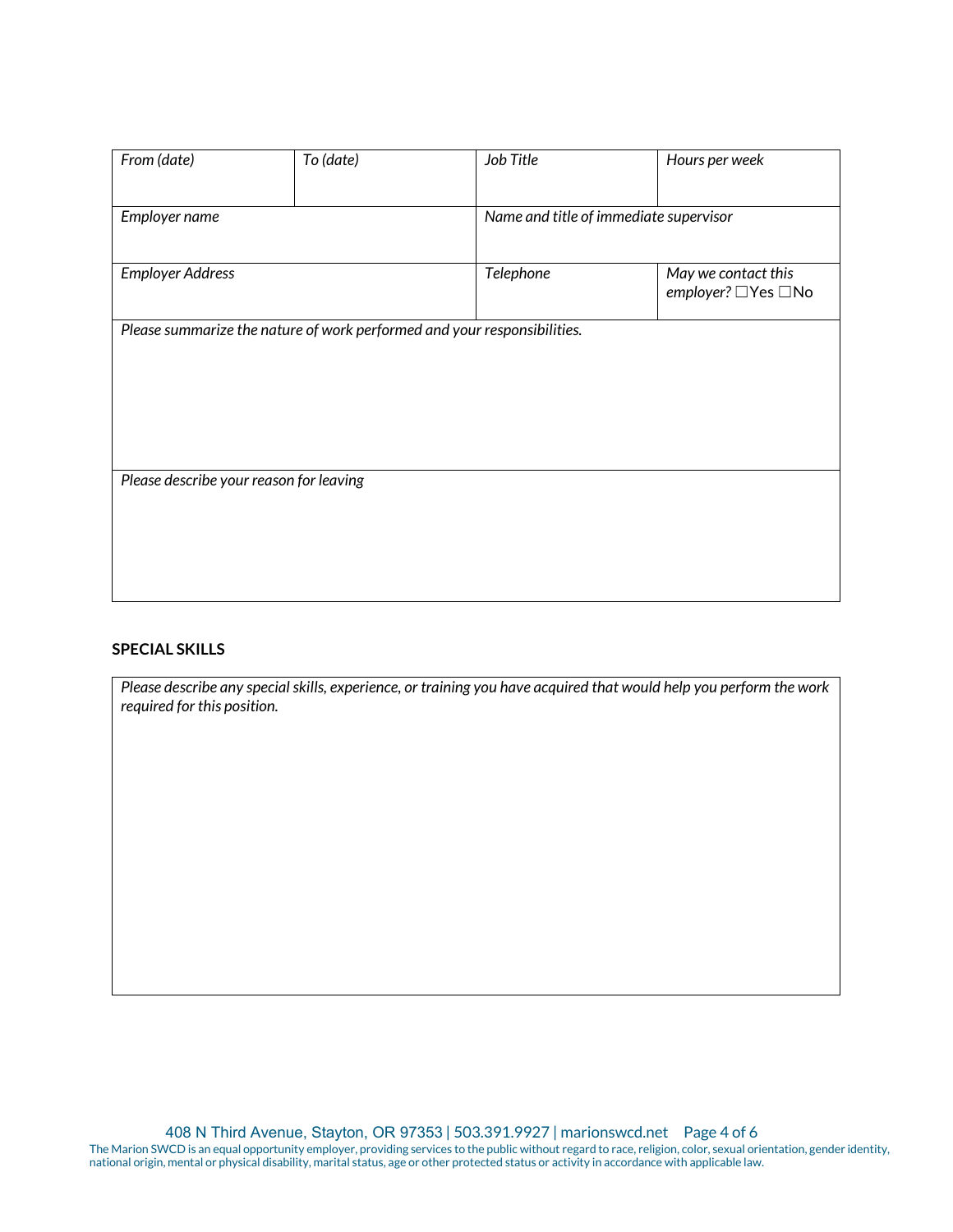#### **REFERENCES**

Please provide the names and contact information for three people you have known for at least three years and who are not related to you.

| Name | Phone: |
|------|--------|
|      | Email: |
| Name | Phone: |
|      | Email: |
| Name | Phone: |
|      | Email: |

# **Please read carefully before signing**

The Marion Soil and Water Conservation District prohibits discrimination against its customers, employees, and applicants for employment on the basis of race, color, national origin, age, disability, sex, gender identity, religion, reprisal, and where applicable, political beliefs, marital status, familial or parental status, sexual orientation, or all or part of an individual's income is derived from any public assistance program, or protected genetic information in employment or in any program or activity conducted or funded by the District. The District is an Equal Opportunity Employer. I understand that submitting this application does not establish any obligation for MSWCD to hire me. If I am hired, I understand that MSWCD or I can terminate my employment at any time and for any reason, with or without cause, and without prior notice. By my signature below, I attest that I have given to MSWCD true and complete information on this application. No requested information has been concealed. MSWCD has my permission to contact each prior employer listed above where I have answered Yes to the question, *"May we contact your employer?"* I authorize MSWCD to contact the references I provided in this application. If MSWCD finds any information I have provided herein is untrue, or if I have concealed material information, I understand my application for employment may be denied, or if I have been hired, may be cause for immediate dismissal.

# **THIS APPLICATION IS ONLY VALID FOR 60 DAYS FROM THE DATE SIGNED AND DATED BY THE APPLICANT**

| Signature      |  |
|----------------|--|
| Name (printed) |  |
| Today's date   |  |